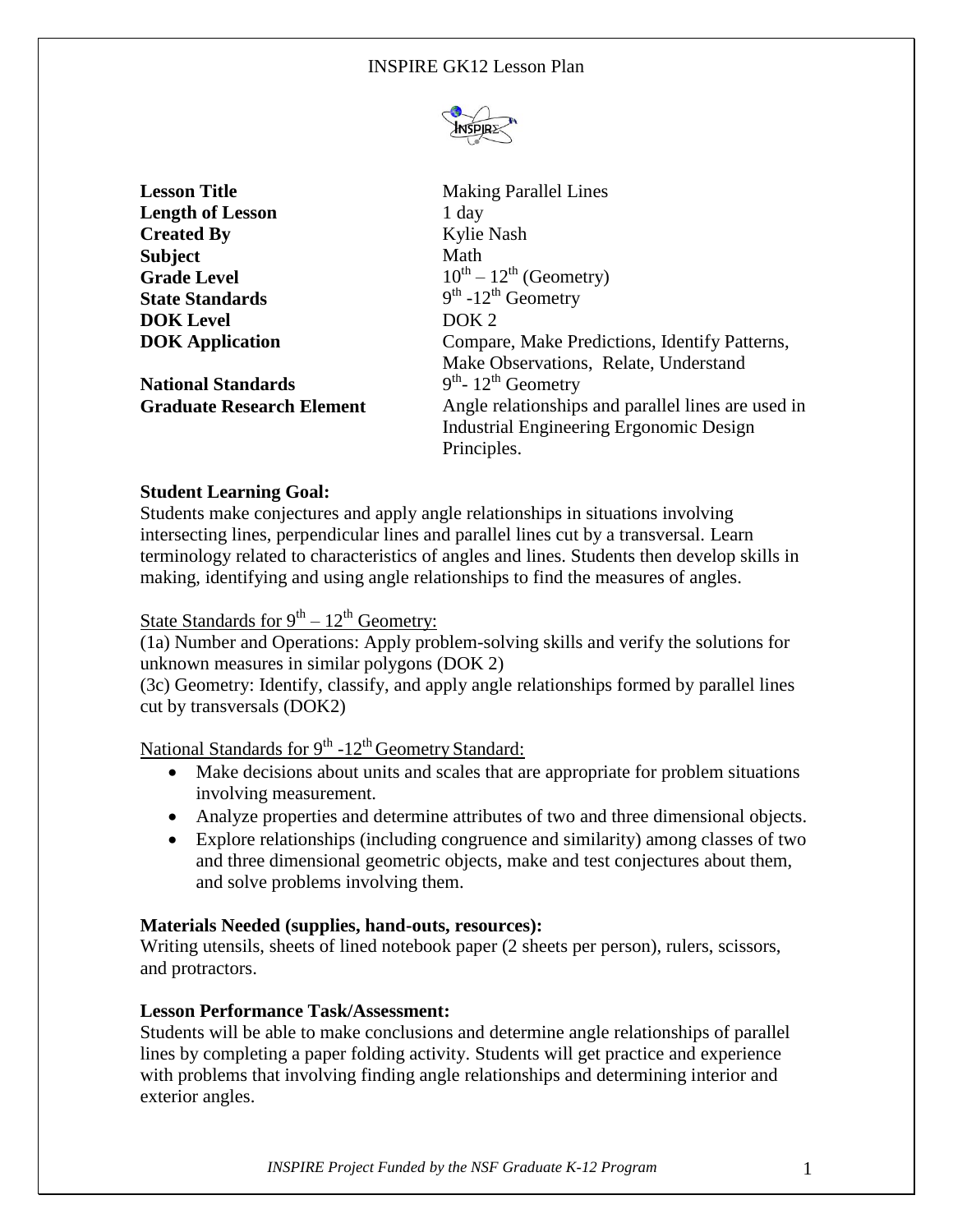

## **Lesson Relevance to Performance Task and Students:**

Students will be gain a better understanding of angles measurements, supplementary angles, interior, and exterior angles and get hands on practice identifying, and labeling congruent and supplementary angles.

## **Anticipatory Set/Capture Interest:**

Students will be told that they Industrial Engineers designing a new Flight Simulation HUD for the Bowing Airlines. Students will be told that as a first step they have to present mock up designs based on angle relationships and parallel lines of the HUD.

### **Guided Practice:**

The instructor will help students individually or as a class fold and label their designs and identify relationships correctly.

### **Independent Practice:**

Students may work in groups or individually. Students will:

1. Fold paper in half vertically and crease. While paper is folded in this "hot dog" style, fold it once more along the pink margin line. When paper is unfolded there should be three creases.

2. Using a ruler draw a vertical line along the middle crease -- transversal. (The outside fold lines are an aid in drawing parallel lines.)

3. Fold paper in half horizontally in the "hamburger" style and crease. Unfold paper.

4. Draw Parallel Lines -- On the top half of the paper, left of the transversal, place a point at the intersection of a blue line and the left hand crease. Your choice which line is chosen. Label point as point A.

5. Count down from pt. A \_\_\_\_\_\_ number of lines. Follow this line to the right hand crease and place another point. Label the right hand point as point B. Use ruler to connect points to form line AB.

6. On the bottom half of the paper, left of the transversal, place a point at the intersection of a blue line and the left hand crease. Label point as point C.

7. Count down the same number of lines that you chose on step 5. Follow this line to the right hand crease and place another point. Label the right hand point as point D. Use a ruler to connect points to form line CD.

8. Number angles 1-4 down the left hand side of the transversal and 5-8 down the

*INSPIRE Project Funded by the NSF Graduate K-12 Program* 2